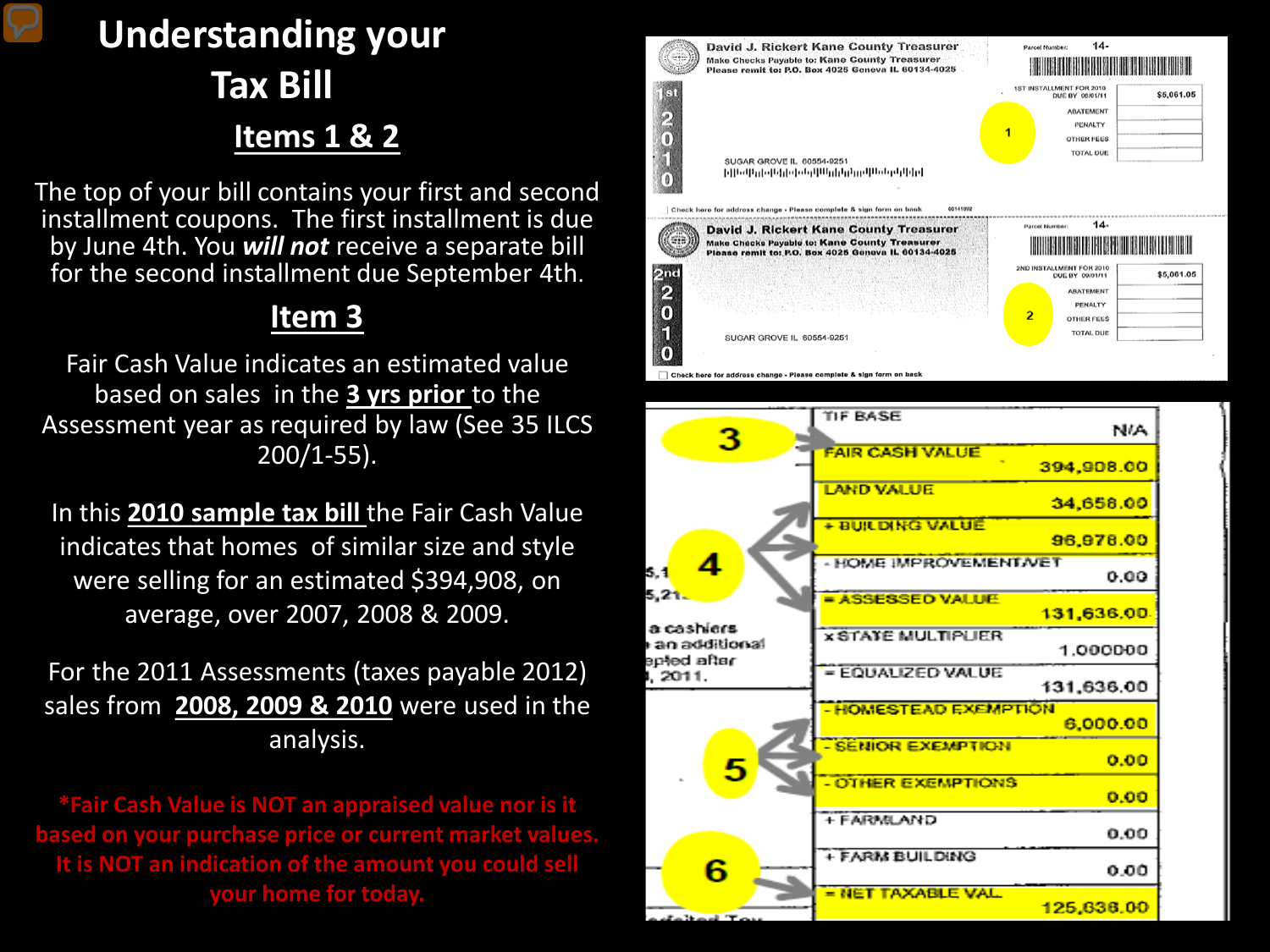# **Understanding your Tax Bill**

### **Item 4**

Your Assessed value consists of a Land and/or Building value. The total Assessment is **onethird** of your Fair Cash Value.

#### **Item 5**

Exemptions can help to reduce your tax dollars.

The Homestead Exemption is for Owner Occupied properties and will reduce your Assessment by 6,000 (as of 2012) .

The Senior Exemption is for Owner Occupied properties where the owner is 65 years or older. This exemption will reduce your Assessment by 4,000 (as of 2012) .

For a complete list of available exemptions and their requirements click the Exemption tab on our home page.

| Rate 2009            | Tax 2009             | <b>Taxing District</b>                              | <b>Rate 2010</b>     | <b>Tax 2010</b>    | Parcel Number                                              |                          | TIF BASE<br>NW                      |
|----------------------|----------------------|-----------------------------------------------------|----------------------|--------------------|------------------------------------------------------------|--------------------------|-------------------------------------|
|                      |                      |                                                     |                      |                    |                                                            | 3                        |                                     |
| 0283114              | \$372.67             | KANE COUNTY                                         | 0.310453             | \$390.04           | Paying Late?                                               | Pay This                 | <b>FAIR CASH VALUE</b>              |
| 0.059580             | \$74.61              | KANE COUNTY PENSION                                 | 0.062522             | \$78.65            |                                                            |                          | 394,908.00                          |
| 0.195578             | \$267.45             | KANE FOREST PRESERVE                                | 0215570              | \$270.84           |                                                            | 1st                      | LAND VALUE                          |
| 0.004156             | \$5.47               | KANE FOREST PRESERVE PENSION                        | 0.004534             | \$5.69             | Jun 2 Thru Jul 1                                           | \$5,136.97               | 34,658.00                           |
| 0.082050             | \$108.01             | SUGAR GROVE TOWNSHIP                                | 0.090580<br>0.160411 | \$13.80<br>5201.53 | Jul 2 Thru Aug 1                                           | \$5,212.88               | + BUILDING VALUE                    |
| 0.158215<br>0.357505 | \$208.27<br>\$470.61 | SUGAR GROVE TWP ROAD DIST<br>SUGAR GROVE VILLAGE    | 0.362627             | \$455.59           |                                                            |                          | 96,978.00                           |
| 0.070921             | \$93.36              | SUGAR GROVE VILLAGE PENSION                         | 0.074923             | \$94.13            | Aug 2 Thru Sep 1                                           | \$5,288.80               |                                     |
| 4.842540             | \$6,374.58           | KANELAND C.U.S.D. #302                              | 5 239507             | \$9,582.71         | Sep 2 Thru Oct 1                                           | 4<br>\$5,1<br>\$5,364.71 | <b>HOME IMPROVEMENT/VET</b><br>0.00 |
| 0.169904             | \$210.49             | KANELAND C.U.S.D. #302 PENSION                      | 0.150227             | \$188.74           |                                                            |                          |                                     |
| 0.400931             | \$527.78             | WAUBONSEE COLLEGE 516                               | 0.406952             | \$511.28           | Oct 2 Thru Oct 21                                          | \$5,21.<br>\$5,440.63    | ASSESSED VALUE                      |
| 0.003345             | \$4.40               | WAUBONSEE COLLEGE \$16 PENSION                      | 0.000000             |                    |                                                            |                          | 131,636.00                          |
| 0.136156             | \$179.23             | SUGAR GROVE PARK DISTRICT                           | 0.148357             | \$190.38           | Payment of this bill after Oct 1, 2011 requires a cashiers |                          | <b><i>XSTATE MULTIPLIER</i></b>     |
| 0.010109             | \$13.31              | SUGAR GROVE PARK DISTRICT PENSION                   | 0.011910             | \$14.97            | Check, money order or cash and must include an additional  |                          | 1,000000                            |
| 0.202448             | \$268.50             | SUGAR GROVE LIBRARY DIST                            | 0.222027             | \$280.08           | \$10 publication fee. No payments will be accepted after   |                          | - EQUALIZED VALUE                   |
| 0.000366             | \$0.48               | SUGAR GROVE LIBRARY DIST PENSION                    | 0.000447<br>0.568170 | \$0.58<br>\$713.83 | Oct 21, 2011. Tax sale will take place Oct. 24, 2011.      |                          | 131,636.00                          |
| 0.513589<br>0.002036 | \$676.07<br>\$2.68   | SUGAR GROVE FIRE DISTRICT<br>SUGAR GROVE WATER AUTH | 0.002262             | \$2.84             |                                                            |                          |                                     |
| 0.022020             | \$28.99              | SUGAR GROVE COMM BUILDING                           | 0.024310             | \$30.54            | Mail To:                                                   |                          | - HOMESTEAD EXEMPTION               |
|                      |                      |                                                     |                      |                    |                                                            |                          | 6,000.00                            |
|                      |                      |                                                     |                      |                    |                                                            |                          | <b>SENIOR EXEMPTION</b>             |
|                      |                      |                                                     |                      |                    |                                                            |                          | 0.00                                |
|                      |                      |                                                     |                      |                    |                                                            | 5                        | <b>OTHER EXEMPTIONS</b>             |
|                      |                      |                                                     |                      |                    |                                                            | 8                        | 0.00                                |
|                      |                      |                                                     |                      |                    |                                                            |                          |                                     |
|                      |                      |                                                     |                      |                    | Property Location:                                         |                          | + FARMLAND                          |
|                      |                      |                                                     |                      |                    |                                                            |                          | 0.00                                |
|                      |                      |                                                     |                      |                    | SUGAR GROVE                                                |                          | + FARM BUILDING                     |
|                      |                      |                                                     |                      |                    |                                                            | 6                        | 0.00                                |
|                      |                      |                                                     |                      |                    | Township                                                   | Tax Code<br><b>SG022</b> | - NET TAXABLE VAL                   |
|                      |                      |                                                     |                      |                    | ŜĜ                                                         |                          | 125,636.00                          |
|                      |                      |                                                     |                      |                    | Sold at Tax Sale<br>Tax Rate                               | Forfeited Tax            | <b>XTAX RATE</b>                    |
|                      |                      |                                                     |                      |                    | 8.056689                                                   |                          | 8.056689                            |
|                      |                      |                                                     |                      |                    | <mark>r</mark> ent Tax<br>F                                | Second Incommont Tax     |                                     |
|                      |                      |                                                     |                      |                    | SE NO HOU                                                  | \$5,061.05               | = CURRENT TAX                       |
|                      |                      |                                                     |                      |                    |                                                            |                          | \$10,122.10                         |
|                      |                      |                                                     |                      |                    | 7                                                          | Abalement                | + DRAINAGE                          |
|                      |                      |                                                     |                      |                    |                                                            |                          | \$0.00                              |
|                      |                      |                                                     |                      |                    | Ŕ,                                                         | Penalty                  | + BACK TAX / FORE AMT               |
|                      |                      |                                                     |                      |                    |                                                            |                          | \$0,00                              |
|                      |                      |                                                     |                      |                    |                                                            |                          |                                     |
|                      |                      |                                                     |                      |                    | Other Fees                                                 | Out Fees                 | - ENTERPRISE ZONE                   |
|                      |                      |                                                     |                      |                    |                                                            |                          | \$0.00                              |
|                      |                      |                                                     |                      |                    | <b>Total Due</b>                                           | Total Due                | = TOTAL TAX DUE                     |
|                      |                      |                                                     |                      |                    |                                                            |                          |                                     |
|                      |                      |                                                     |                      |                    | Due by 06/01/11                                            | Due by 09/01/11          | \$10,122.10                         |
| 7.501661             | \$9,874.96           | <b>TOTAL</b>                                        | 8.056689 \$10,122.10 |                    |                                                            |                          |                                     |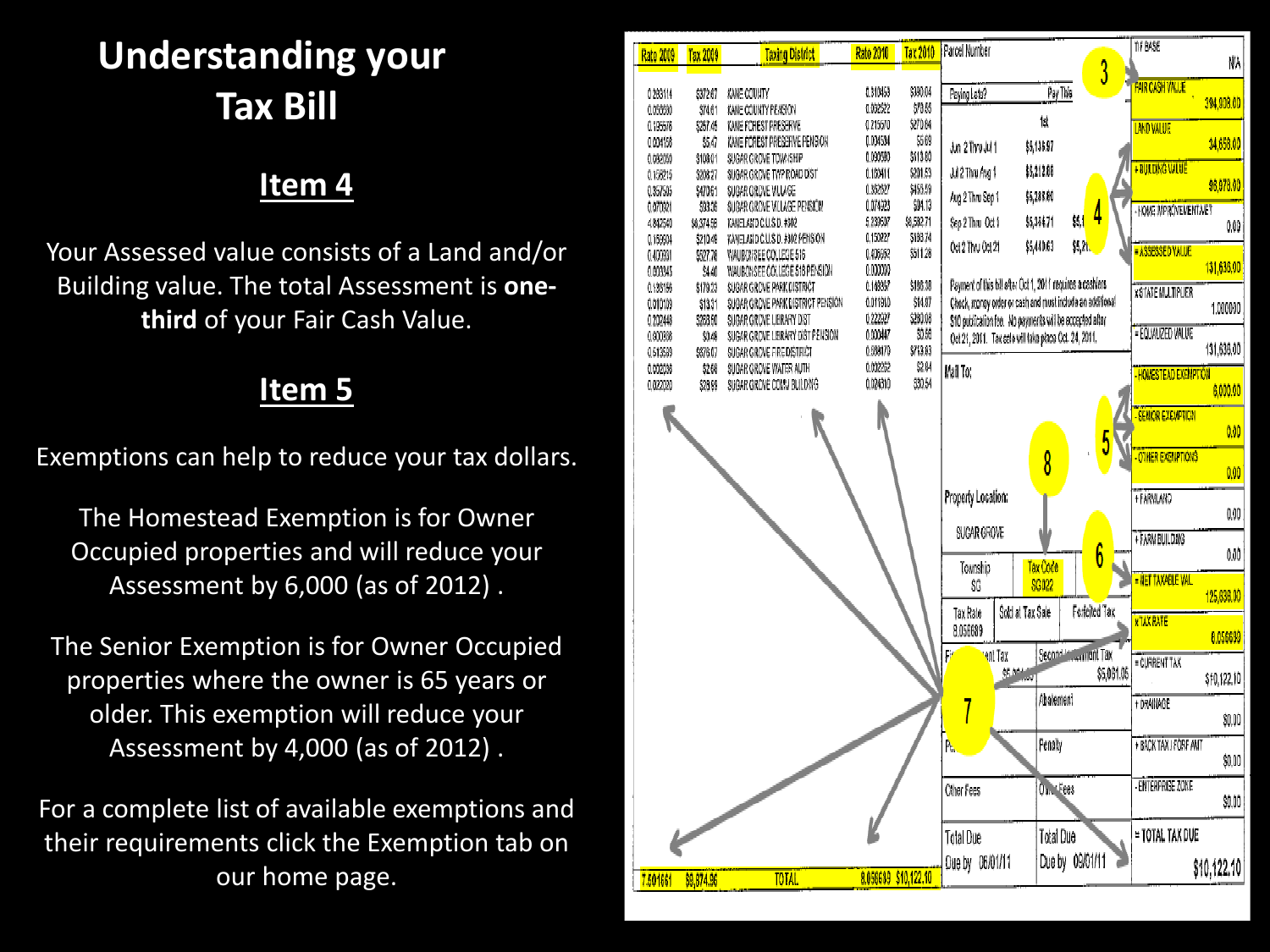## **Understanding your Tax Bill Item 6**

The Net Taxable Value is your Assessed Value minus any exemptions.

#### **Item 7**

#### **Tax Rates**

Each taxing body levies for funds to operate and provide services to their respective communities. Tax rates may increase or decrease depending on theses levied amounts.

Your tax bill provides a breakdown of the current and prior years percentages and dollar amounts for each taxing body.

It is highly recommended that you review this section of your bill to understand where your tax dollars are being spent.

## **Item 8**

The tax code is used to identify which taxing bodies your tax dollars will be used to fund. For example, a property in the Kaneland School District will have a different tax code then a property located in the West Aurora School District.

| <b>Rate 2009</b>     | Tax 2009            | <b>Taxing District</b>                                        | <b>Rate 2010</b>     | Tax 2010             | Parcel Number                                              |                  |                      | TIF BASE                        | NW          |
|----------------------|---------------------|---------------------------------------------------------------|----------------------|----------------------|------------------------------------------------------------|------------------|----------------------|---------------------------------|-------------|
|                      |                     |                                                               |                      |                      |                                                            |                  | 3                    | <b>FAIR CASH VALUE</b>          |             |
| 0283114<br>0.050580  | \$372.67<br>\$74.61 | KANE COUNTY<br>KANE COUNTY PEASION                            | 0.310453<br>0.062522 | \$390.04<br>578.85   | Paying Late?                                               | Pay This         |                      |                                 | 394,908.00  |
| 0.195578             | \$267.45            | KANE FOREST PRESERVE                                          | 0215570              | \$270.84             |                                                            | 1st              |                      | <b>LAND VALUE</b>               |             |
| 0.004156             | \$5.47              | KANE FOREST PRESERVE PENSION                                  | 0.004534             | \$5.69               | Jun 2 Thru Jul 1                                           | \$5,136.97       |                      |                                 | 34,658.00   |
| 0.082050             | \$108.01            | SUGAR GROVE TOWNSHIP                                          | 0.090580             | \$13.80              |                                                            |                  |                      | + BUILDING VALUE                |             |
| 0.158215             | \$208.27            | SUGAR GROVE TWP ROAD DIST                                     | 0.160411<br>0.362627 | \$201.53<br>\$455.59 | Jul 2 Thru Aug 1                                           | \$5,212.88       |                      |                                 | 96,978.00   |
| 0.357505<br>0.070921 | \$470.61<br>\$93.36 | SUGAR GROVE VILLAGE<br>SUGAR GROVE VILLAGE PENSION            | 0.074923             | \$94.13              | Aug 2 Thru Sep 1                                           | \$5,288.80       |                      | <b>HOME IMPROVEMENT/VET</b>     |             |
| 4.842540             | \$6,374.58          | KANELAND C.U.S.D. #302                                        | 5 239507             | \$8,582.71           | Sep 2 Thru Oct 1                                           | \$5,364.71       | \$5,1                |                                 | 0.00        |
| 0.169904             | \$210.49            | KANELAND C.U.S.D. #302 PENSION                                | 0.150227             | \$188.74             | Oct 2 Thru Oct 21                                          | \$5,440.63       | \$5,21.              | ASSESSED VALUE                  |             |
| 0.400931<br>0.003345 | \$527.78<br>\$4.40  | WAUBONSEE COLLEGE 516<br>WAUBONSEE COLLEGE \$16 PENSION       | 0.406952<br>0.000000 | \$511.28             |                                                            |                  |                      |                                 | 131,636.00  |
| 0.136156             | \$179.23            | SUGAR GROVE PARK DISTRICT                                     | 0.148357             | \$196.38             | Payment of this bill after Oct 1, 2011 requires a cashiers |                  |                      | <b><i>XSTATE MULTIPLIER</i></b> |             |
| 0.010109             | \$13.31             | SUGAR GROVE PARK DISTRICT PENSION                             | 0.011910             | \$14.97              | Check, money order or cash and must include an additional  |                  |                      |                                 | 1,000000    |
| 0.202448             | \$268.50            | SUGAR GROVE LIBRARY DIST                                      | 0222927              | \$280.08             | \$10 publication fee. No payments will be accepted after   |                  |                      |                                 |             |
| 0.000388<br>0.513589 | \$0.48<br>\$676.07  | SUGAR GROVE LIBRARY DIST PENSION<br>SUGAR GROVE FIRE DISTRICT | 0.000447<br>0.568170 | \$0.58<br>\$713.83   | Oct 21, 2011. Tax sale will take place Oct. 24, 2011.      |                  |                      | - EQUALIZED VALUE               | 131,636.00  |
| 0.002039             | \$2.68              | SUGAR GROVE WATER AUTH                                        | 0.002262             | 52.84                | Mail To:                                                   |                  |                      |                                 |             |
| 0.022020             | \$28.99             | SUGAR GROVE COMM BUILDING                                     | 0.024310             | \$30.54              |                                                            |                  |                      | - HOMESTEAD EXEMPTION           | 6,000.00    |
|                      |                     |                                                               |                      |                      |                                                            |                  |                      |                                 |             |
|                      |                     |                                                               |                      |                      |                                                            |                  |                      | <b>SENIOR EXEMPTION</b>         | 0.00        |
|                      |                     |                                                               |                      |                      |                                                            |                  |                      |                                 |             |
|                      |                     |                                                               |                      |                      |                                                            | 8                |                      | <b>OTHER EXEMPTIONS</b>         | 0.00        |
|                      |                     |                                                               |                      |                      | Property Location:                                         |                  |                      | + FARMLAND                      |             |
|                      |                     |                                                               |                      |                      |                                                            |                  |                      |                                 | 0.00        |
|                      |                     |                                                               |                      |                      | SUGAR GROVE                                                |                  |                      | + FARM BUILDING                 |             |
|                      |                     |                                                               |                      |                      |                                                            |                  | 6                    |                                 | 0.00        |
|                      |                     |                                                               |                      |                      | Township                                                   | Tax Code         |                      | <b>= NET TAXABLE VAL.</b>       |             |
|                      |                     |                                                               |                      |                      | ŜĜ                                                         | <b>SG022</b>     |                      |                                 | 125,636.00  |
|                      |                     |                                                               |                      |                      | Tax Rate                                                   | Sold at Tax Sale | Forfeited Tax        | <b>XTAX RATE</b>                |             |
|                      |                     |                                                               |                      |                      | 8.056699                                                   |                  |                      |                                 | 8.056689    |
|                      |                     |                                                               |                      |                      | <mark>r</mark> ent Tax<br>F                                |                  | Second Incommont Tax | = CURRENT TAX                   |             |
|                      |                     |                                                               |                      |                      |                                                            | SE MA            | \$5,061.05           |                                 | \$10,122.10 |
|                      |                     |                                                               |                      |                      |                                                            | Abatement        |                      | + DRAINAGE                      |             |
|                      |                     |                                                               |                      |                      | 7                                                          |                  |                      |                                 | \$0.00      |
|                      |                     |                                                               |                      |                      | Ŕ,                                                         | Penalty          |                      | + BACK TAX / FORF AMT           |             |
|                      |                     |                                                               |                      |                      |                                                            |                  |                      |                                 | \$0,00      |
|                      |                     |                                                               |                      |                      |                                                            | On Fees          |                      | <b>ENTERPRISE ZONE</b>          |             |
|                      |                     |                                                               |                      |                      | Other Fees                                                 |                  |                      |                                 | \$0.00      |
|                      |                     |                                                               |                      |                      |                                                            |                  |                      |                                 |             |
|                      |                     |                                                               |                      |                      | <b>Total Due</b>                                           | Total Due        |                      | = TOTAL TAX DUE                 |             |
|                      |                     |                                                               |                      |                      | Due by 06/01/11                                            |                  | Due by 09/01/11      |                                 | \$10,122.10 |
| 7.501661             | \$9,874.96          | <b>TOTAL</b>                                                  |                      | 8.056689 \$10,122.10 |                                                            |                  |                      |                                 |             |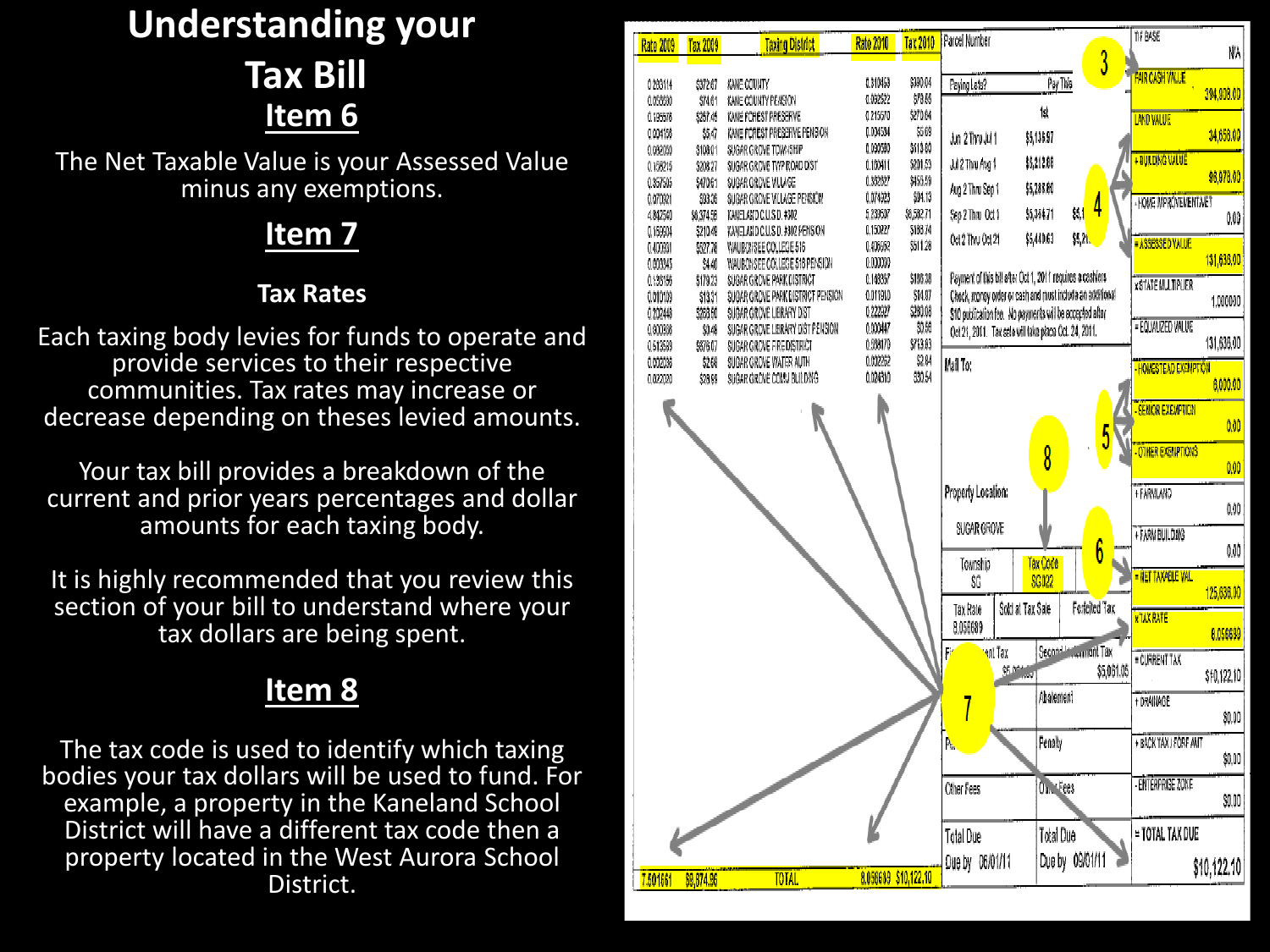## **Understanding your Tax Bill**

In 2009 this parcel had an Assessed Value of 137,637. In 2010 the Assessed Value was reduced to 131,636. This is a reduction of 6,000 or 4.36%. This parcel's taxing district had a 7.501661% tax rate in 2009. The tax rate for 2010 was 8.056689%. This is an increase of 7.40%.

**By multiplying the reduced 2010 Net Taxable Value by the current and prior years tax rate you will see that when Assessed Values are reduced it does NOT always equate to a reduction in Tax Dollars.**

|                      | 2010        | <u> 2009</u>         |            |  |
|----------------------|-------------|----------------------|------------|--|
| <b>Net Taxable</b>   | 125,636     | <b>Net Taxable</b>   | 125,636    |  |
| X                    | 8.056689%   | X                    | 7.501661%  |  |
| <b>Total Tax Due</b> | \$10,122.10 | <b>Total Tax Due</b> | \$9,424.79 |  |

#### **Total increase in Tax Dollars \$697.31**

your tax dollars it is highly recommended you have a copy of last years bill for comparison.